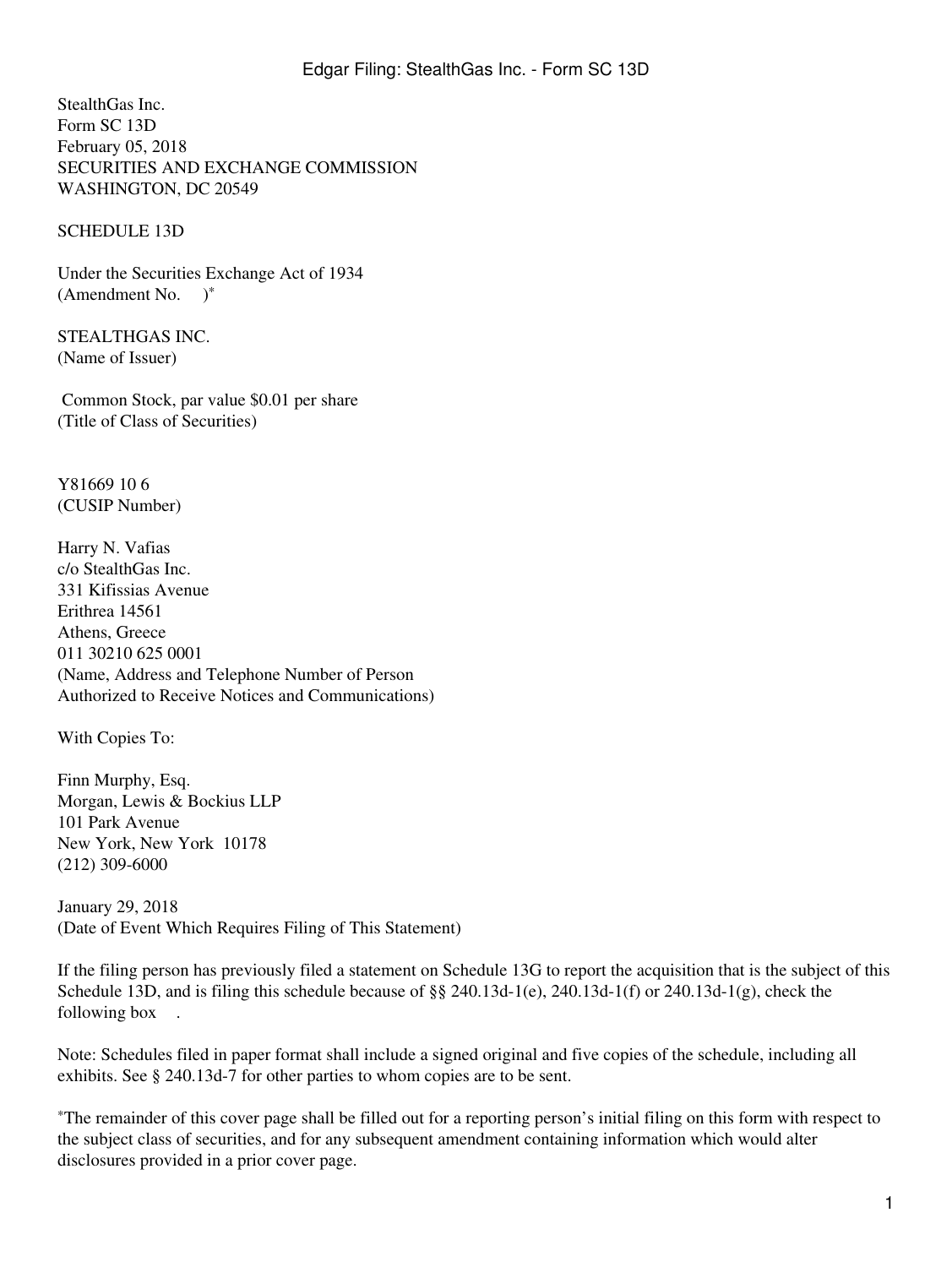The information required on the remainder of this cover page shall not be deemed to be "filed" for the purpose of Section 18 of the Securities Exchange Act of 1934 ("Act") or otherwise subject to the liabilities of that section of the Act but shall be subject to all other provisions of the Act (however, see the Notes).

(Continued on following pages)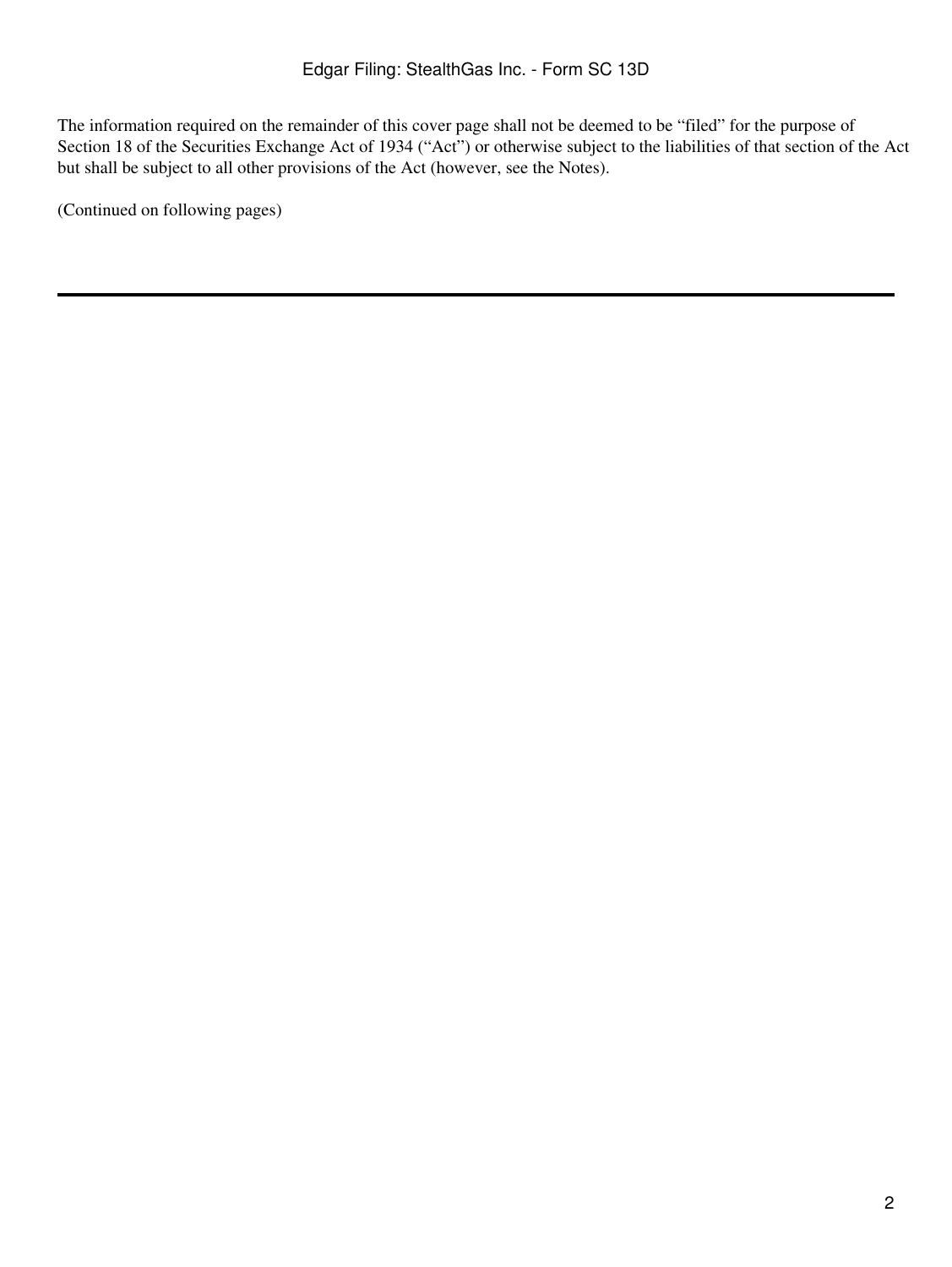# CUSIP No. Y81669 10 6 13DPage 2 of 7 Pages

| 1                                      | <b>NAME OF REPORTING PERSONS</b>                                                                           |
|----------------------------------------|------------------------------------------------------------------------------------------------------------|
|                                        | Flawless Management Inc.                                                                                   |
| 2                                      | CHECK THE APPROPRIATE BOX (a)<br>IF A MEMBER OF A GROUP (see<br>(b)<br>instructions)                       |
| 3                                      | <b>SEC USE ONLY</b>                                                                                        |
| 4                                      | <b>SOURCE OF FUNDS (see</b><br>instructions)<br>00                                                         |
|                                        |                                                                                                            |
| 5                                      | CHECK BOX IF DISCLOSURE OF<br><b>LEGAL PROCEEDINGS IS</b><br>REQUIRED PURSUANT<br>TO ITEM $2(d)$ or $2(e)$ |
| 6                                      | <b>CITIZENSHIP OR PLACE OF</b><br><b>ORGANIZATION</b>                                                      |
|                                        | Republic of the Marshall Islands                                                                           |
| <b>NUMBER OF</b><br><b>SHARES</b>      | <b>SOLE VOTING POWER</b>                                                                                   |
|                                        | 7<br>6,073,095                                                                                             |
|                                        | <b>SHARED VOTING POWER</b>                                                                                 |
|                                        | 8<br>$\overline{0}$                                                                                        |
| <b>BENEFICIALLY</b><br><b>OWNED BY</b> | <b>SOLE DISPOSITIVE POWER</b>                                                                              |
| <b>EACH</b><br><b>REPORTING</b>        | 9<br>6,073,095                                                                                             |
| PERSON WITH                            | <b>SHARED DISPOSITIVE POWER</b><br>10<br>0                                                                 |
| 11                                     | <b>AGGREGATE AMOUNT</b><br><b>BENEFICIALLY OWNED BY</b><br><b>EACH REPORTING PERSON</b>                    |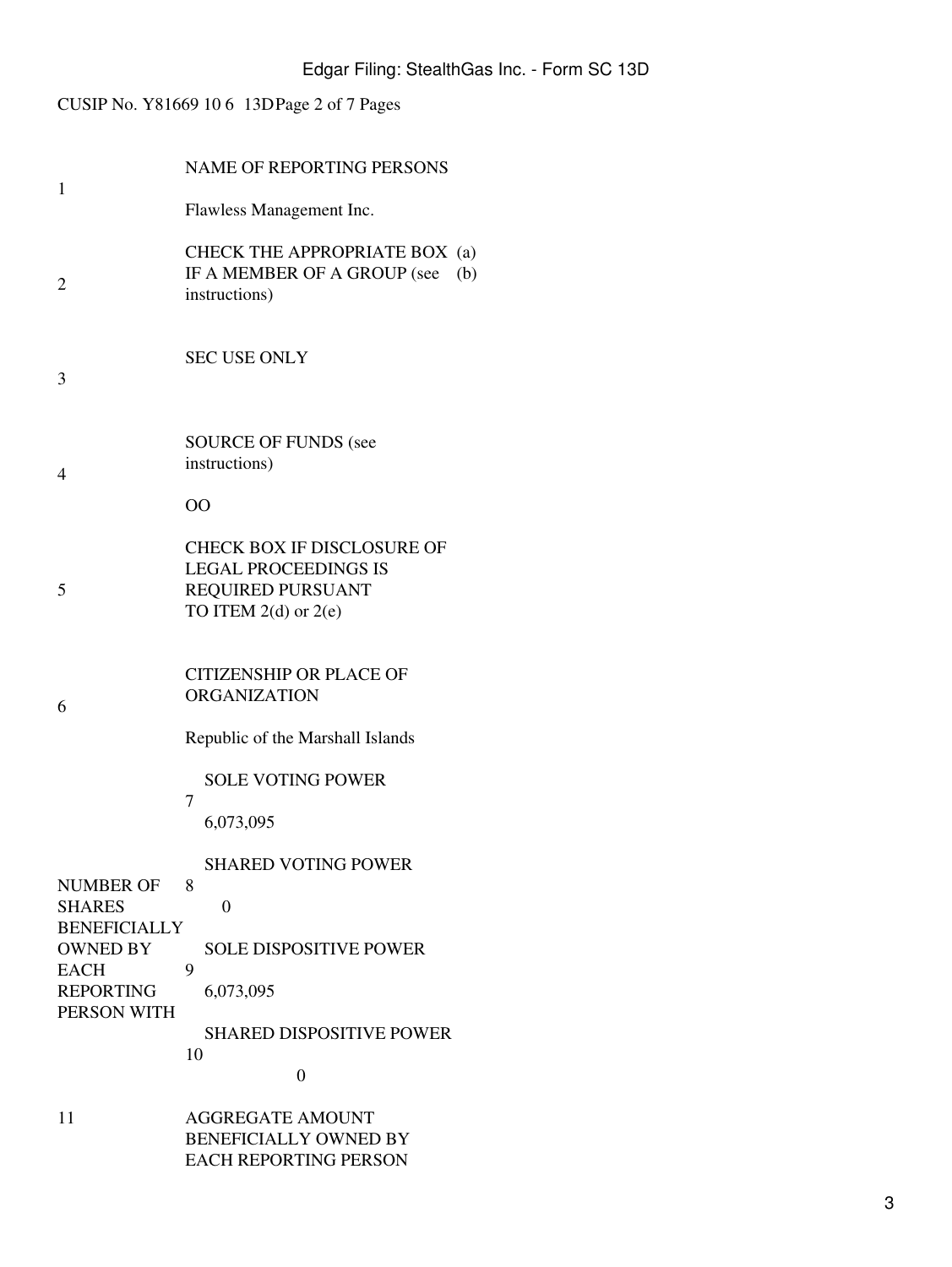## 6,073,095

| 12 | CHECK IF THE AGGREGATE<br><b>AMOUNT IN ROW (11)</b><br><b>EXCLUDES</b><br><b>CERTAIN SHARES</b> (see<br>instructions) |
|----|-----------------------------------------------------------------------------------------------------------------------|
| 13 | PERCENT OF CLASS<br>REPRESENTED BY AMOUNT IN<br><b>ROW 11</b>                                                         |
|    | $15.2\%$                                                                                                              |
| 14 | <b>TYPE OF REPORTING PERSON</b><br>(see instructions)                                                                 |
|    | OΟ                                                                                                                    |
|    |                                                                                                                       |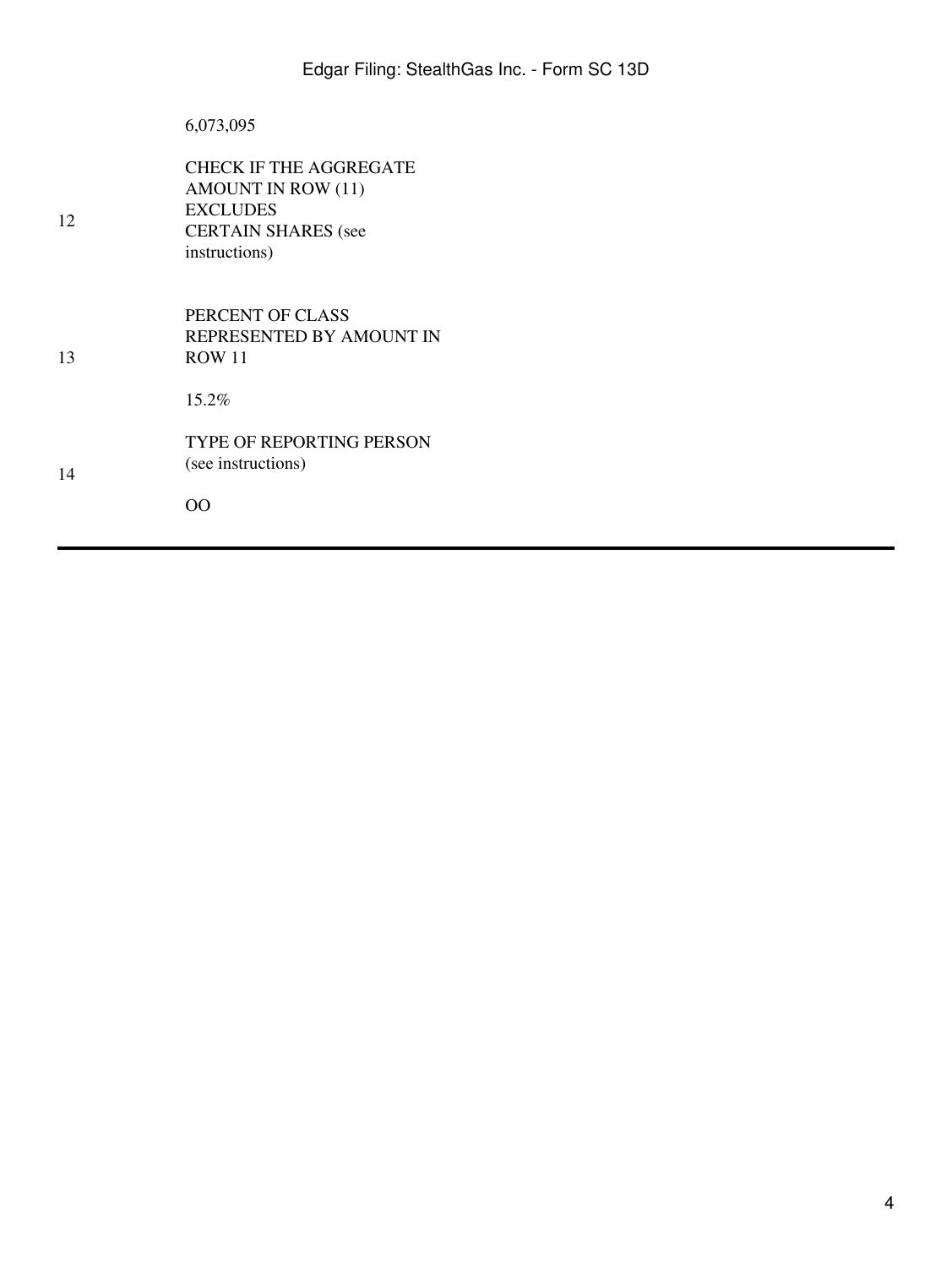# CUSIP No. Y81669 10 6 13DPage 3 of 7 Pages

| 1                                                                                                                             | <b>NAME OF REPORTING PERSONS</b>                                                                                                                                                            |  |
|-------------------------------------------------------------------------------------------------------------------------------|---------------------------------------------------------------------------------------------------------------------------------------------------------------------------------------------|--|
|                                                                                                                               | Harry N. Vafias                                                                                                                                                                             |  |
| 2                                                                                                                             | CHECK THE APPROPRIATE BOX (a)<br>IF A MEMBER OF A GROUP (see<br>(b)<br>instructions)                                                                                                        |  |
| 3                                                                                                                             | <b>SEC USE ONLY</b>                                                                                                                                                                         |  |
| 4                                                                                                                             | <b>SOURCE OF FUNDS (see</b><br>instructions)<br>Not applicable                                                                                                                              |  |
| 5                                                                                                                             | <b>CHECK BOX IF DISCLOSURE OF</b><br><b>LEGAL PROCEEDINGS IS</b><br>REQUIRED PURSUANT<br>TO ITEM $2(d)$ or $2(e)$                                                                           |  |
| 6                                                                                                                             | <b>CITIZENSHIP OR PLACE OF</b><br><b>ORGANIZATION</b><br><b>GREECE</b>                                                                                                                      |  |
| <b>NUMBER OF</b><br><b>SHARES</b><br><b>BENEFICIALLY</b><br><b>OWNED BY</b><br><b>EACH</b><br><b>REPORTING</b><br>PERSON WITH | <b>SOLE VOTING POWER</b><br>7<br>6,491,189<br><b>SHARED VOTING POWER</b><br>8<br>$\overline{0}$<br><b>SOLE DISPOSITIVE POWER</b><br>9<br>6,491,189<br><b>SHARED DISPOSITIVE POWER</b><br>10 |  |
| 11                                                                                                                            | 0<br><b>AGGREGATE AMOUNT</b><br><b>BENEFICIALLY OWNED BY</b><br><b>EACH REPORTING PERSON</b>                                                                                                |  |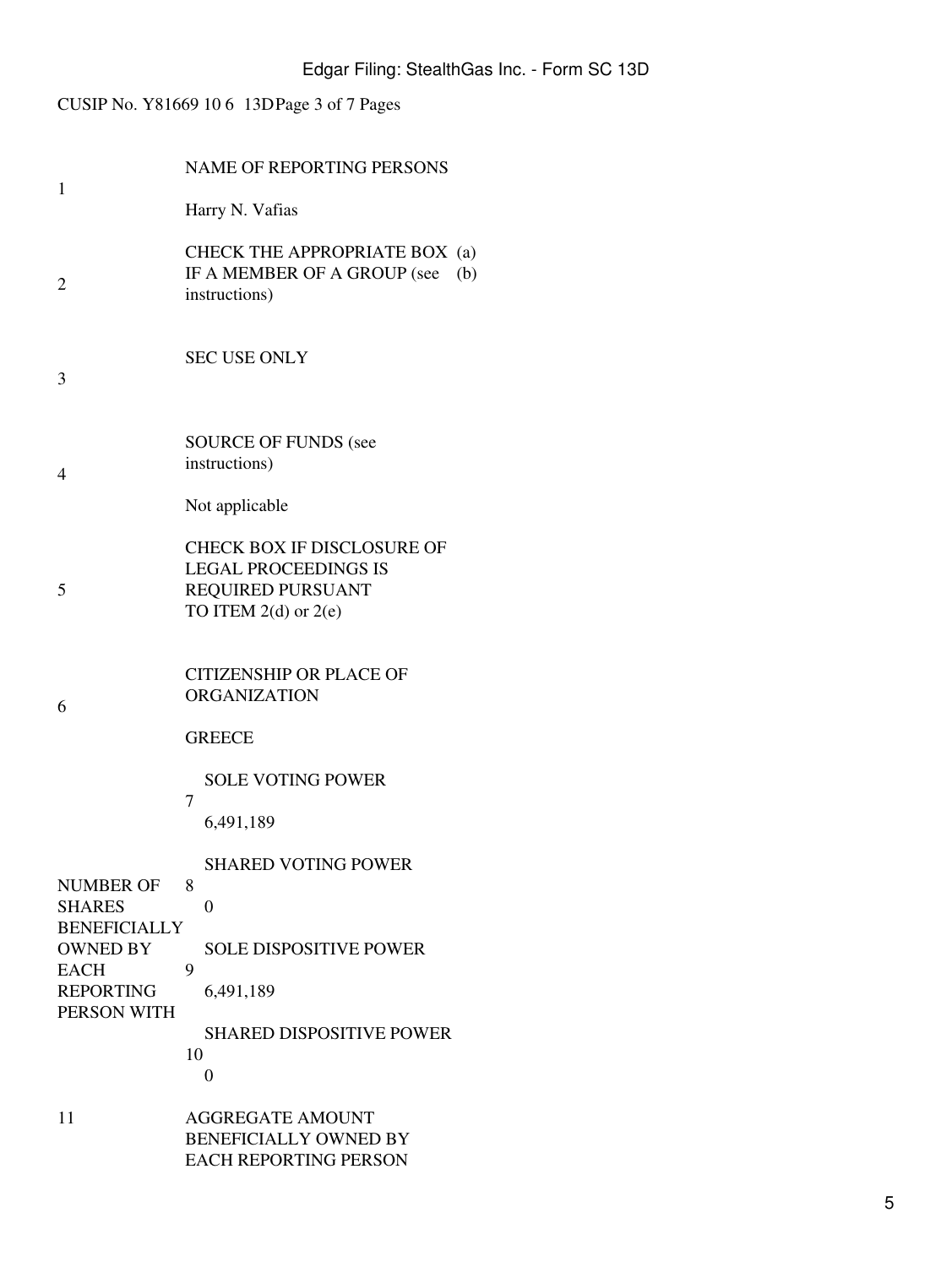|    | 6,491,189                                                                                                                    |
|----|------------------------------------------------------------------------------------------------------------------------------|
| 12 | <b>CHECK IF THE AGGREGATE</b><br><b>AMOUNT IN ROW (11)</b><br><b>EXCLUDES</b><br><b>CERTAIN SHARES</b> (see<br>instructions) |
| 13 | PERCENT OF CLASS<br>REPRESENTED BY AMOUNT IN<br><b>ROW 11</b>                                                                |
| 14 | 16.3%<br><b>TYPE OF REPORTING PERSON</b>                                                                                     |
|    | (see instructions)<br>IN                                                                                                     |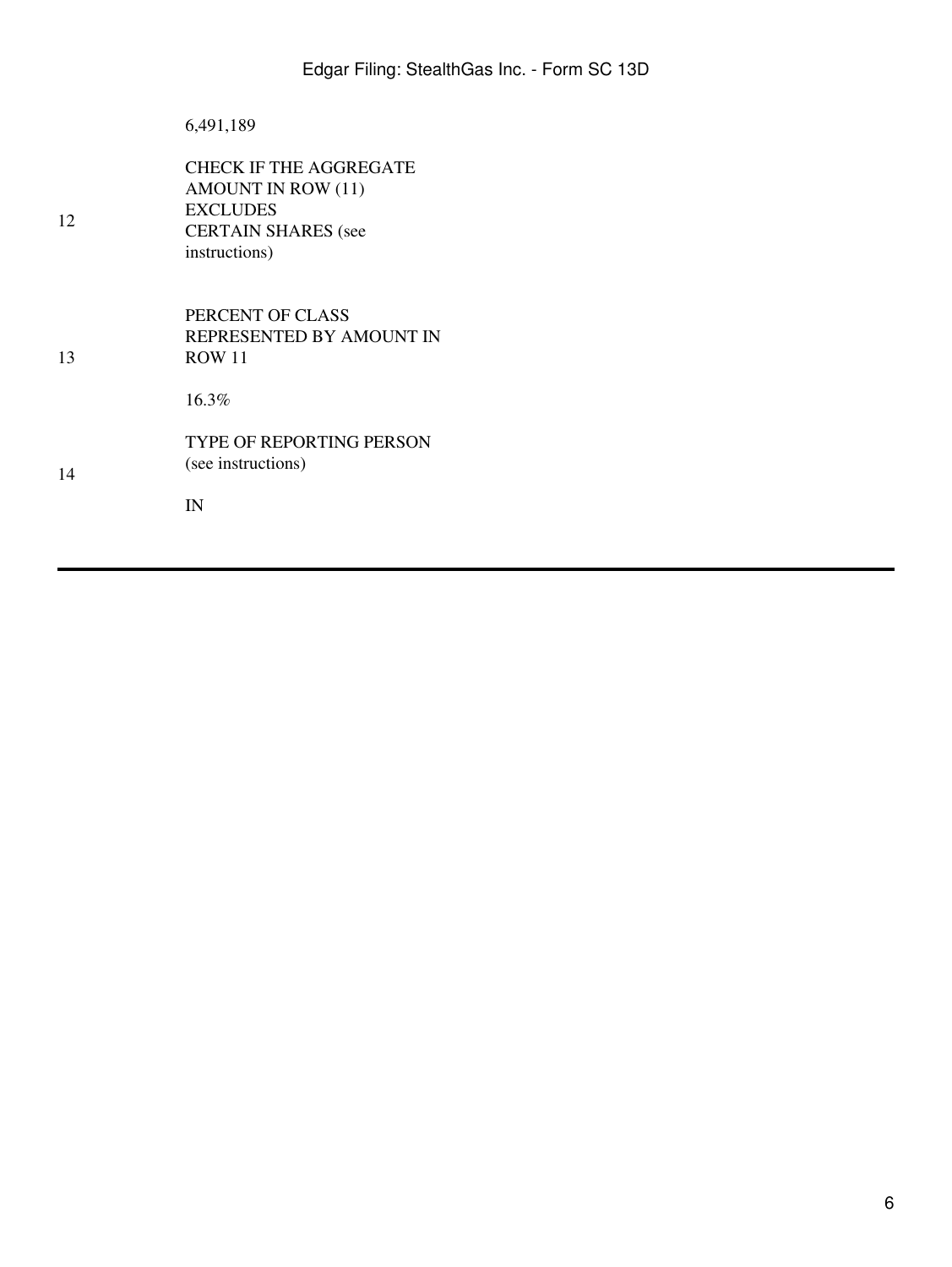## CUSIP No. Y81669 10 6 13DPage 4 of 7 Pages

#### Item 1. Security and Issuer

This Schedule 13D relates to the common stock, par value \$0.01 per share ("Common Stock"), of StealthGas Inc., a Marshall Islands corporation (the "Company"). The principal executive office of the Company is located at 331 Kifissias Avenue, Erithrea 14561, Athens, Greece. Information given in response to each item below shall be deemed incorporated by reference in all other items below.

### Item 2. Identity and Background

(a)-(c), (f) This Schedule 13D is being filed pursuant to a Joint Filing Agreement (attached as Exhibit 1 and incorporated herein by reference) by and between Flawless Management Inc., a Republic of the Marshall Islands corporation ("Flawless"), and Harry N. Vafias in his personal capacity (sometimes collectively referred to as the "Reporting Persons"). The principal business of Flawless is investing in securities. The business address of each of the Reporting Persons is c/o StealthGas Inc., 331 Kifissias Avenue, Erithrea 14561, Athens, Greece. The sole officer and director of Flawless is Harry N. Vafias who is the Director, President, Secretary and Treasurer of Flawless. Harry N. Vafias is an individual of Greek citizenship who is the Chief Executive Officer, President and Chief Financial Officer of the Company.

(d) During the last five years, no Reporting Person has been convicted in a criminal proceeding (excluding traffic violations or similar misdemeanors).

(e) During the last five years, no Reporting Person was a party to a civil proceeding of a judicial or administrative body of competent jurisdiction and as a result of such proceeding was or is subject to a judgment, decree or final order enjoining future violations of, or prohibiting or mandating activities subject to, federal or state securities laws or finding any violation with respect to such laws.

#### Item 3. Source and Amount of Funds or Other Consideration

Flawless, which is wholly-owned by Mr. Vafias and was formed to hold his investment in the Company, acquired 4,000,000 (as adjusted for the 60,000-for-1 stock split effected on August 26, 2005) of the 6,491,189 shares of Common Stock beneficially owned by Mr. Vafias in 2004 in exchange for the contribution to the Company of assets in connection with the formation of the Company and preparation for the Company's initial public offering, which was consummated on October 6, 2005. Mr. Vafias acquired an aggregate of 418,094 shares of Common Stock through grants of restricted stock awards in 2007, 2012 and 2014, which subsequently vested.

From January 29 to 30, 2018, an aggregate of 2,073,095 shares of Common Stock were transferred to Flawless without consideration from entities affiliated with other members of the Vafias family, including Mr. Vafias's father.

#### Item 4. Purpose of Transaction.

See the response to Item 3, which is incorporated by reference herein. Neither Flawless nor Mr. Harry N. Vafias has any plans or proposals with respect to any material change in the Company's business or corporate structure or, generally, any other action referred to in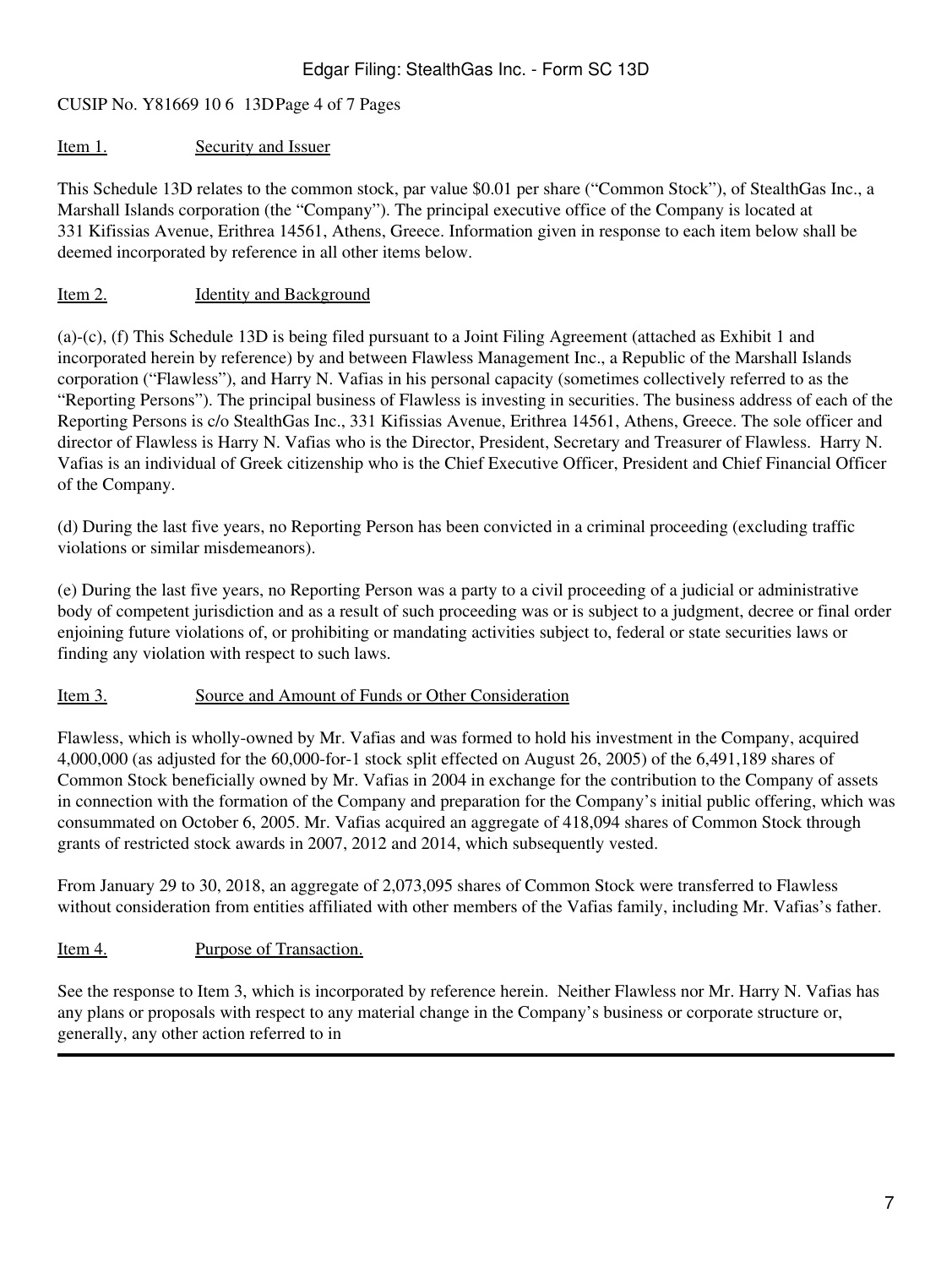#### Edgar Filing: StealthGas Inc. - Form SC 13D

CUSIP No. Y81669 10 6 13DPage 5 of 7 Pages

instructions (a) through (j) of Item 4 of the form of Schedule 13D.

Item 5. Interest in Securities of the Issuer

(a) As of the date of this filing, the Reporting Persons' beneficial ownership of the Common Stock is as follows:

| <b>Name</b>              | Sole Voting and<br><b>Dispositive Power</b> | Shared<br>Voting and<br>Dispositive<br>Power | Percentage |
|--------------------------|---------------------------------------------|----------------------------------------------|------------|
| Flawless Management Inc. | 6,073,095                                   |                                              | $15.2\%$   |
| Harry N. Vafias          | 6,491,189                                   |                                              | 16.3%      |

(b) Number of shares of Common Stock beneficially owned as to which the Reporting Persons have:

(i) sole power to vote or direct the vote:

| Name                               | Number of Shares |
|------------------------------------|------------------|
| Flawless Management Inc. 6,073,095 |                  |
| Harry N. Vafias                    | 6,491,189        |

(ii) sole power to dispose or direct the disposition of:

| Name                               | Number of Shares |
|------------------------------------|------------------|
| Flawless Management Inc. 6,073,095 |                  |
| Harry N. Vafias                    | 6,491,189        |

(c) No other transactions in the Company's Common Stock by the Reporting Persons were effected in the past 60 days.

(d) No other person is known to have the right to receive or the power to direct the receipt of dividends from, or the proceeds from the sale of, the Common Stock beneficially owned by the Reporting Persons.

(e) Not applicable.

Item 6. Contracts, Arrangements, Understandings or Relationships with Respect to Securities of the Issuer

Except for the relationships described above and in the responses to Items 4 and 5 herein, none of the Reporting Persons, nor, to the best of their knowledge, any persons listed on Schedule A hereto has any contracts, arrangements, understandings or relationships (legal or otherwise) with any person, with respect to any securities of the Company.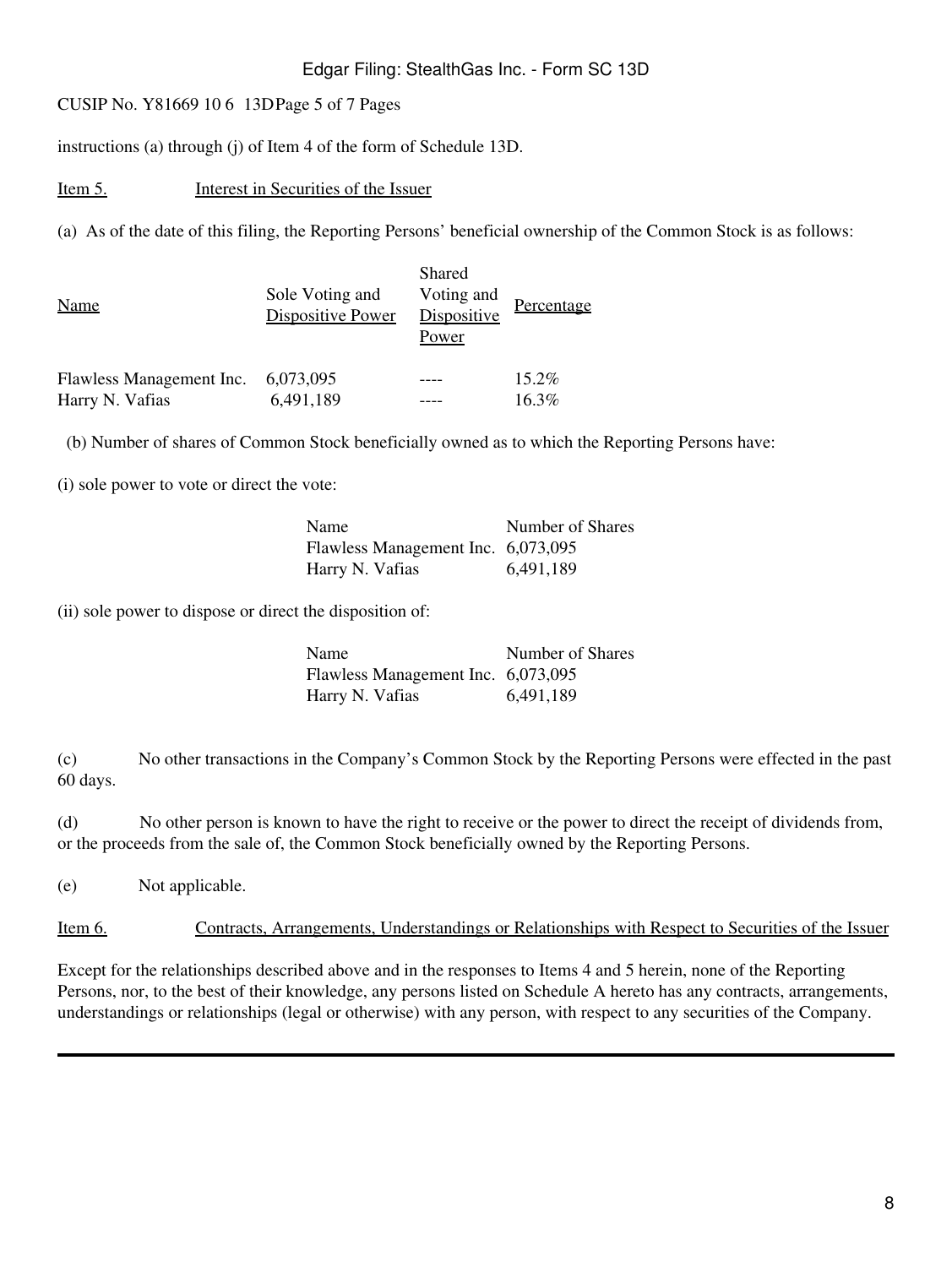CUSIP No. Y81669 10 6 13DPage 6 of 7 Pages

### Item 7. Material to be Filed as Exhibits

Exhibit 1: Joint Filing Agreement, dated February 5, 2018, among Flawless Management Inc. and Harry N. Vafias.

[The remainder of this page intentionally left blank]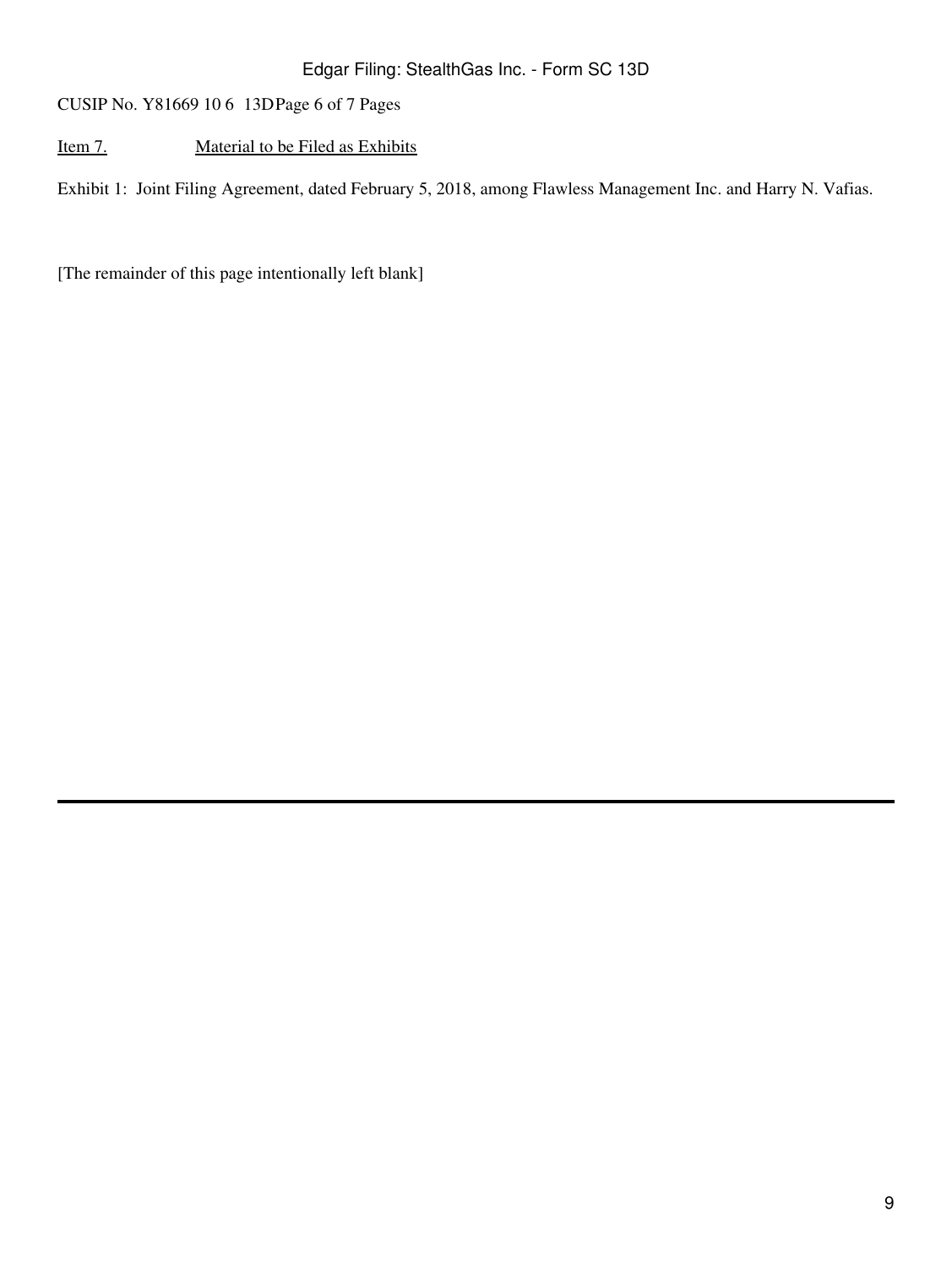CUSIP No. Y81669 10 6 13DPage 7 of 7 Pages

#### SIGNATURE

After reasonable inquiry and to the best of the knowledge and belief of each of the undersigned, each of the undersigned certifies that the information set forth in this statement is true, complete and correct.

Dated: February 5, 2018

FLAWLESS MANAGEMENT INC.

By: /s/ Harry N. Vafias Harry N. Vafias President

 /s/ Harry N. Vafias Harry N. Vafias